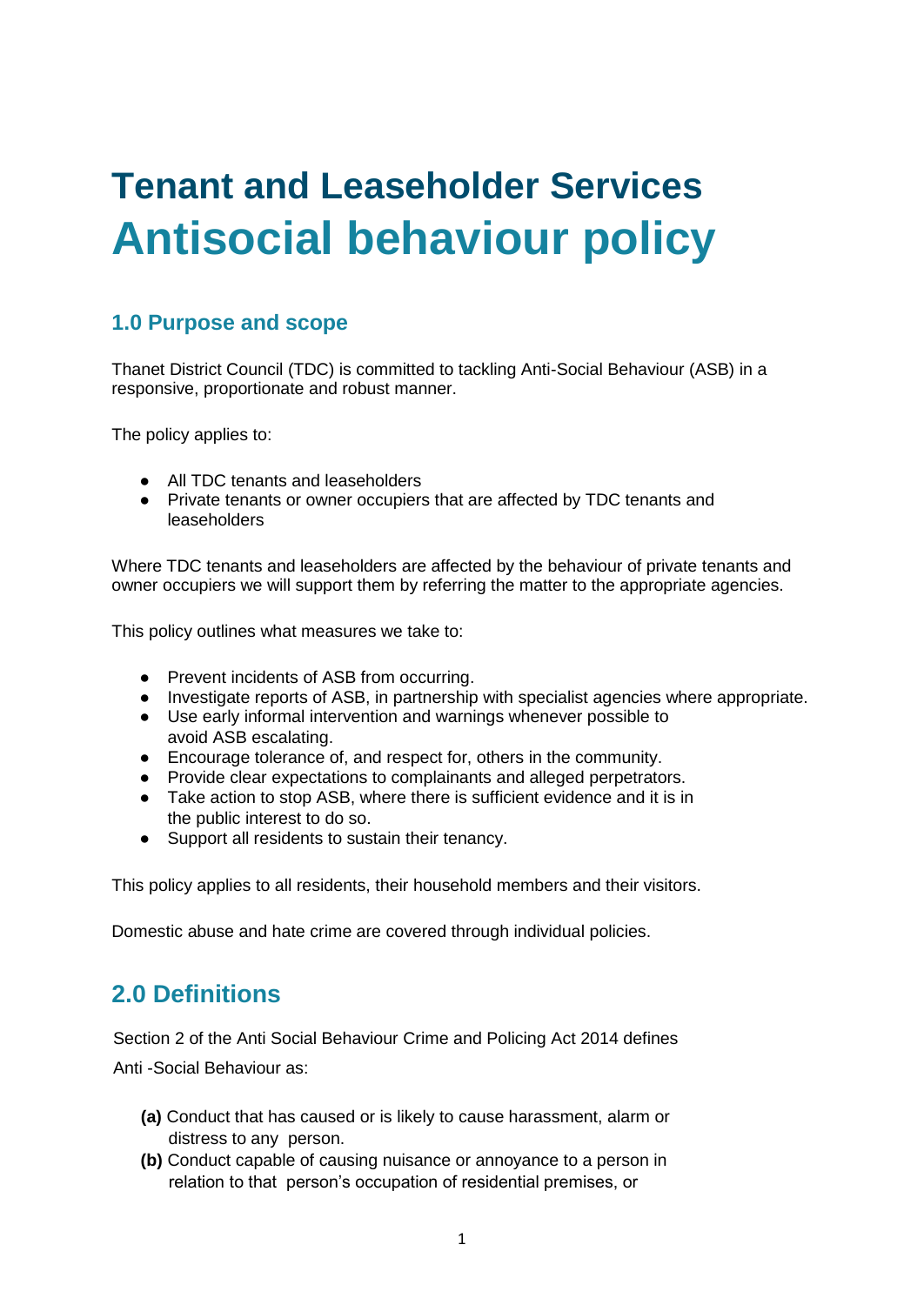**(c)** Conduct capable of causing housing-related nuisance or annoyance to any person.

Some examples of behaviour that would be treated as ASB include but are not limited to:

- Intimidation and harassment.
- The fouling of public areas, graffiti, fly tipping and nuisance vehicles.
- Actual violence or threats of violence against people or property.
- Using or threatening to use housing accommodation to manufacture, supply or sell drugs, or for other unlawful purposes.
- Excessive noise nuisance.

#### **What is not considered to be Anti-Social Behaviour.**

People have different lifestyles and we will be realistic when advising complainants what we can and cannot do.

We will not investigate the following:

- Behaviour occurring at unusual times because of different working patterns.
- One off parties where there is no evidence the incident will reoccur.
- Smoking or cooking odours.
- Clashes of lifestyle due to cultural differences.
- Noises arising out of the reasonable use of a property, as defined below.

Noise that arises out of reasonable use of a property, including:

- Babies crying.
- Children playing (including ball games).
- Dishwashers, hoovers, tumble dryers, washing machines and or other household appliances.
- General talking.
- Heavy footfalls (ie: people walking in the flat above).
- Loud talking or laughing.
- Sexual noises.
- Where there is no breach in the tenancy (ie: people staring or being inconsiderate).
- Noise transference due to poor sound insulation.

This is not an exhaustive list and may vary to include other low level nuisance issues.

### **3.0 Tenant obligations**

TDC is clear about the standard of behaviour expected from our residents before they sign a tenancy agreement. Whether unintentional or deliberate, they must not commit, or allow their family or visitors to commit: acts of ASB towards other residents, people in the local area, our staff or contractors. We stress that if ASB arises, it may lead to action being taken against them.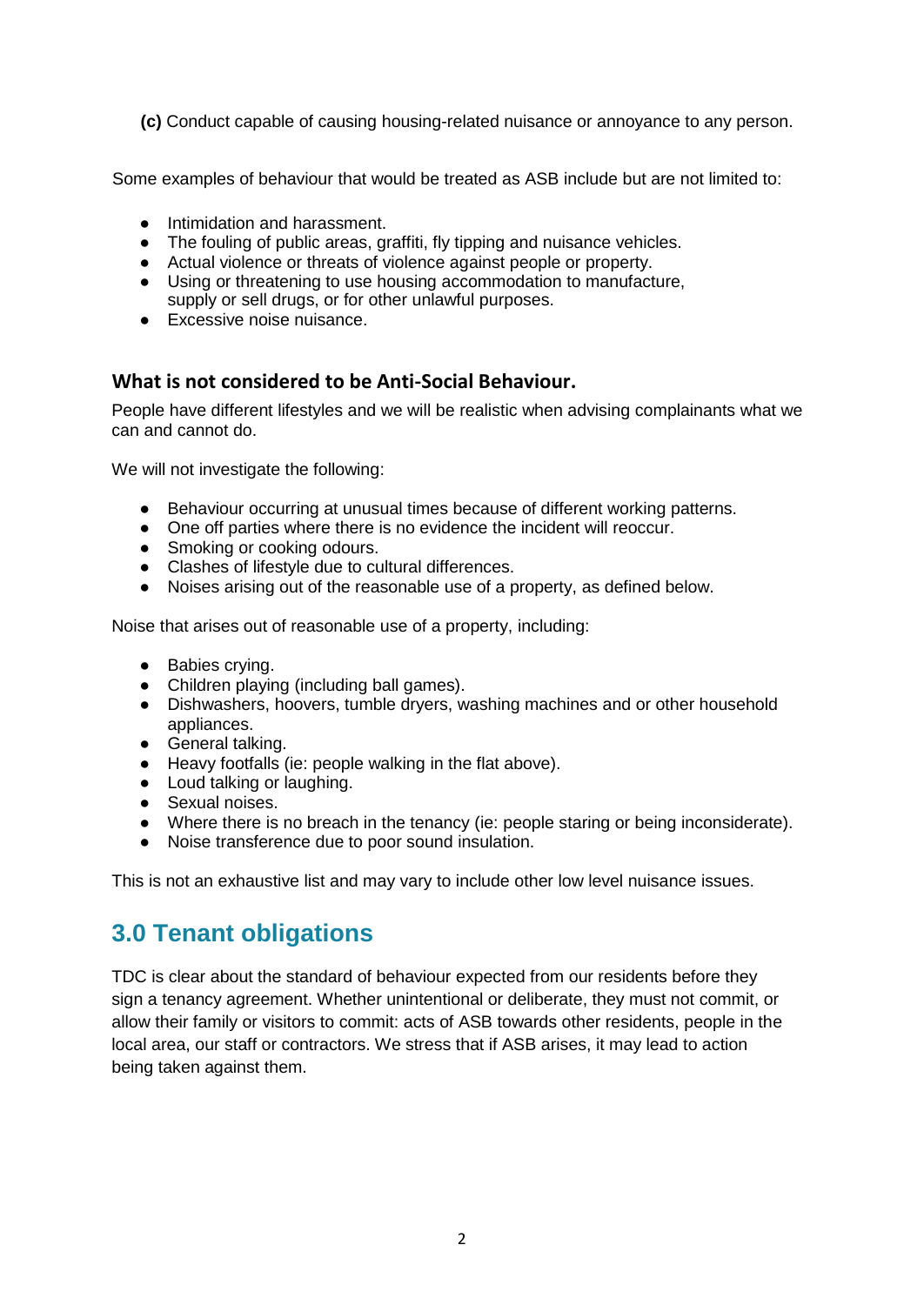# **4.0 Preventing ASB**

Wherever possible we will focus on preventative measures and early informal interventions and warnings to avoid the escalation of ASB.

We have measures in place to reduce the potential for ASB to occur, which include:

- Conducting regular inspections of the estates that we manage and promptly reporting repairs that compromise the security of a building.
- Carrying out sensitive lettings where we recognise that a vulnerable resident may be at risk of being harmed if they move into a specific property.
- Explaining to new residents what ASB is when they sign their tenancy.
- Publicising successful cases to ensure the wider community is aware of our commitment to tackling ASB.
- Dealing with ASB effectively using introductory tenancies (where applicable). Taking action if a new tenant breaches the conditions of their new introductory tenancy agreement.
- Working with Multi Agency Partnerships.

When necessary we will take enforcement action which will be measured, reasonable and proportionate based on the available evidence.

# **5.0 How to report ASB**

ASB can be reported to TDC as follows:

- At our office or during a scheduled visit by a member of our staff.
- By telephone: our up to date contact numbers are available on our web site at [www.thanet.gov.uk](http://www.thanet.gov.uk/)
- Online using our ASB reporting form at www.thanet.gov.uk

# **6.0 Dealing effectively with ASB**

ASB covers a variety of activities that affect individuals in different ways, thus requiring a combination of enforcement action and intervention.

Anyone reporting ASB plays a key role in its successful management. Complainants are expected to co-operate with reasonable requests to assist TDC to progress reports of ASB. This may mean agreeing to self-resolution actions:

- Taking part in mediation.
- Keeping to appointments.
- Keeping records of incidents.

Further action to resolve the ASB may not be possible without reasonable cooperation from complainants, including: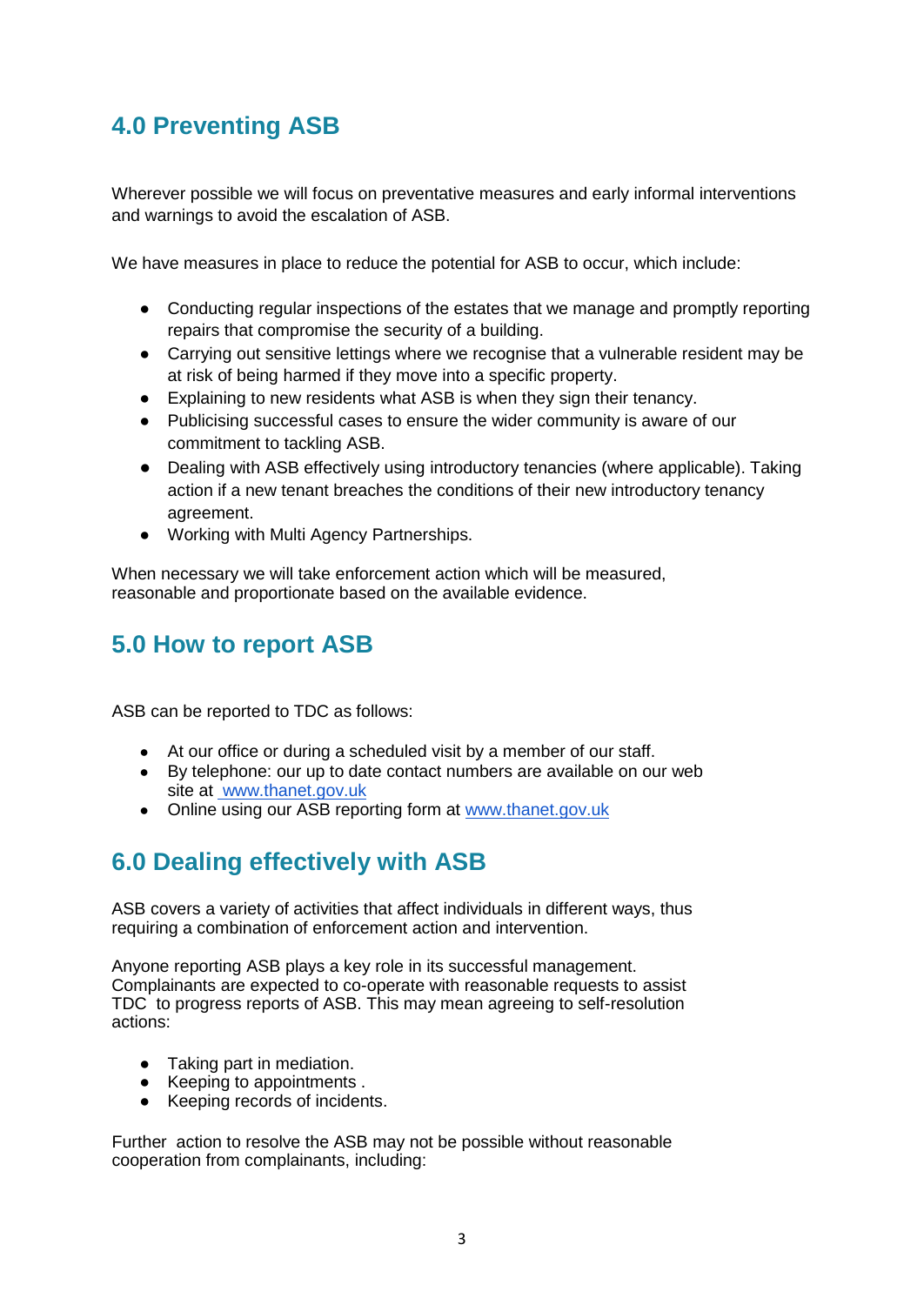- Providing witness statements.
- Attending court.

#### **6.1 Responding to Reports**

Our initial response is to assess the risk of the alleged ASB, if a crime has been committed, we will advise the complainant to contact the police.

In determining the seriousness of the ASB and what the proportionate action for resolving it would be, we consider:

- The nature of the ASB.
- The frequency of incidents.
- Impact that the behaviour is having on the complainant and the wider community.

#### **6.2 Early Intervention**

Except in very serious cases, the aim of our initial intervention is to stop the problem behaviour.

These interventions include but are not limited to:

- Written or verbal warnings.
- Joint visits with the Police or other agency representatives.
- Prompt action for repairs as a result of anti social behaviour e.g. the removal of graffiti.
- Referral to the Mediation Service.
- Acceptable Behaviour Agreements.
- Support for vulnerable alleged perpetrators on a case by case basis.
- Extension of Introductory and Starter Tenancies, where applicable..
- Multi agency partnership working.
- Community Protection Warnings (CPW) / Community Protection Notices (CPN).

#### **6.3 Tenancy Support**

It is recognised that both complainants and perpetrators of ASB can be in need of support. Where this is identified referrals will be made to the appropriate support agencies.

We recognise the potential for vulnerable people who are the perpetrators of ASB to also be the victims of ASB because of the abusive and exploitative behaviour of others. In these cases we will make appropriate safeguarding referrals and referrals to support agencies where we cannot provide support ourselves.

#### **Enforcement Action**

We will consider legal action where there is sufficient evidence of a tenancy breach and legal action would be in the public interest. Eviction is only considered either in exceptional circumstances or where all other interventions have failed.

As appropriate, we make use of: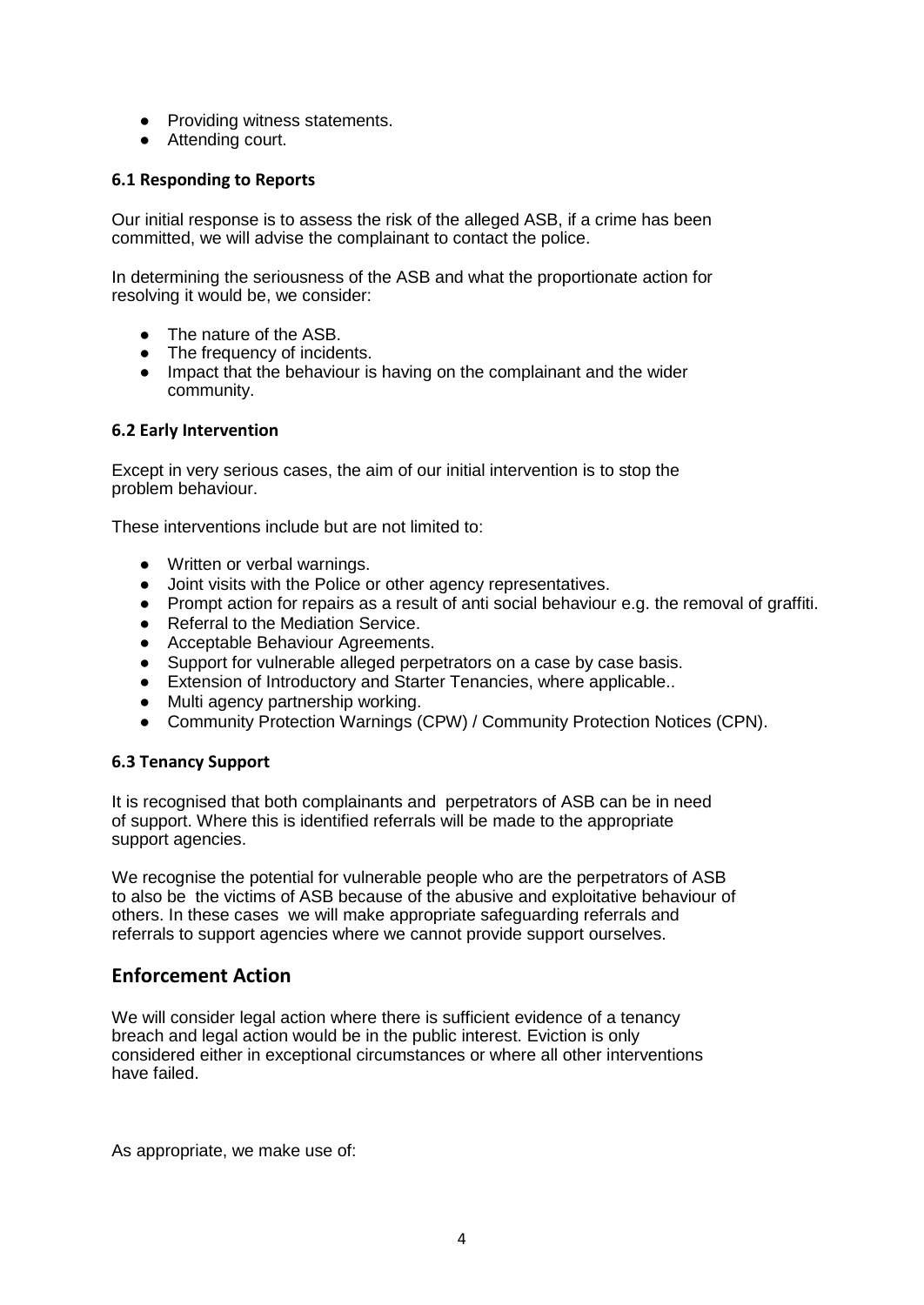- Legal notices.
- Injunctions.
- Mandatory possession.
- Discretionary possession.
- Closure orders.

In some circumstances, an ASB case may meet the threshold for an application to court for a possession order from the tenant on the absolute grounds. In order to apply for possession on the absolute grounds, one of the following must apply:

A tenant must have been:

- Convicted of a serious offence.
- Found guilty of a breach of ASB injunction.
- Convicted for a breach of their Criminal Behaviour Order (CBO).
- Had their property be subject to a Closure Order.
- Convicted of an offence of breach of their Abatement Notice.

## **7.0 Multi-agency and partnership working**

We recognise that any one agency alone may not be able to resolve ASB in communities. We adopt a multi-agency approach to preventing and tackling ASB. And we work in partnership with agencies at both the strategic level (for example on the Multi Agency Task Force) and at operational levels (for example with local police).

We cooperate fully with the Community Trigger process to help resolve cases of ASB.

## **8.0 Closing the case**

A case may be closed where:

- An investigation has been concluded, appropriate action has been taken and no further incidents have occurred over a given period (this will vary depending on the nature of the case)
- We are unable to gather sufficient evidence in order to take any action.

TDC will write to confirm when a case has been closed and outline the reasons for the case being closed.

## **9.0 References**

Through the implementation of this policy, we will act in accordance with the relevant legislation as detailed below (this list is not exhaustive):

- The Housing Acts of 1985 and 1996
- The Anti-Social Behaviour Act 2003
- The Anti-Social Behaviour, Crime and Policing Act 2014.